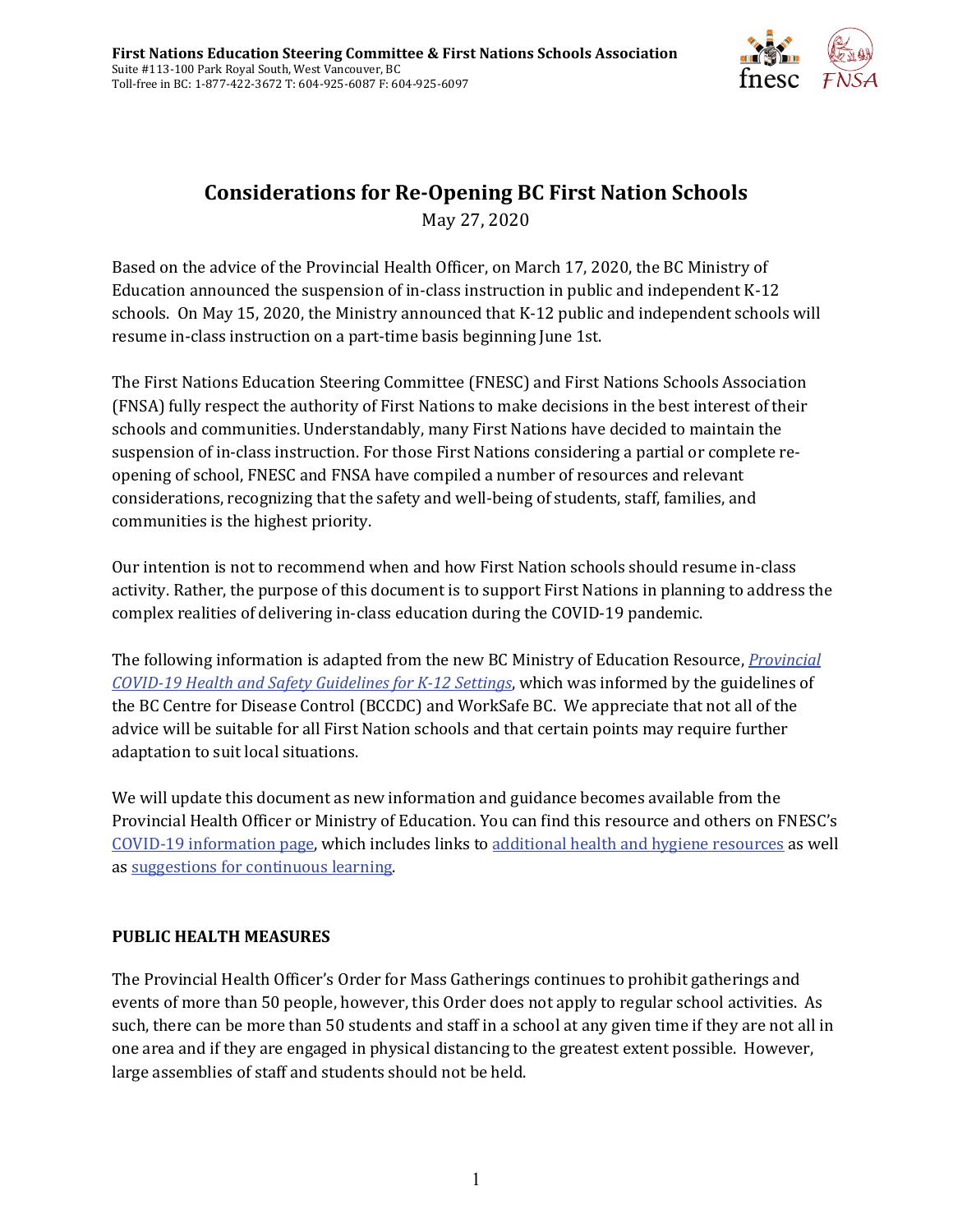Should children, youth, and staff have common cold, influenza, or COVID-19-like symptoms they must stay at home and be assessed by their health care provider and tested for COVID-19. If a person is found to be a confirmed case of COVID-19, thorough contact tracing and management by the appropriate health authority will be needed.

# **ENVIRONMENTAL MEASURES**

# **Cleaning and Disinfection**

Regular cleaning and disinfection are essential to preventing the transmission of COVID-19 from contaminated objects and surfaces, as described in the BCCDC's *[Cleaning and Disinfectants](http://www.bccdc.ca/Health-Info-Site/Documents/CleaningDisinfecting_PublicSettings.pdf) for Public Settings* [document.](http://www.bccdc.ca/Health-Info-Site/Documents/CleaningDisinfecting_PublicSettings.pdf)

This includes:

- Clean and disinfect the premises at least once a day.
- Clean and disinfect frequently-touched shared surfaces at least twice a day. (e.g. door knobs, light switches, toilet handles, tables, desks, chairs, electronic devices, keyboards and toys).
- Clean and disinfect any surface that is visibly dirty.
- Use common, commercially-available detergents and disinfectant products and follow the instructions on the label.
- Limit items that are not easily cleaned (e.g. fabric or soft items).
- Empty garbage containers daily.
- Wear disposable gloves when cleaning blood or body fluids (e.g. runny nose, vomit, stool, urine).
- Wash hands before wearing and after removing gloves.

The Ministry of Education has indicated that there is no evidence that the COVID-19 virus is transmitted via textbooks, paper, or other paper-based products. As such, there is no need to limit the distribution of books or paper based educational resources to students because of COVID-19.

#### *Additional Considerations*

Recognizing facilities across the education system vary, consistent with BCCDC guidelines, First Nation schools may also choose to include the following in their health and safety plan to reduce the risk of transmission:

- Providing paper hand towels rather than hand dryers.
- Disabling water fountains.
- Provision of cleaning products for common devices and materials used for the delivery of education (e.g. photocopiers, supply rooms, etc.).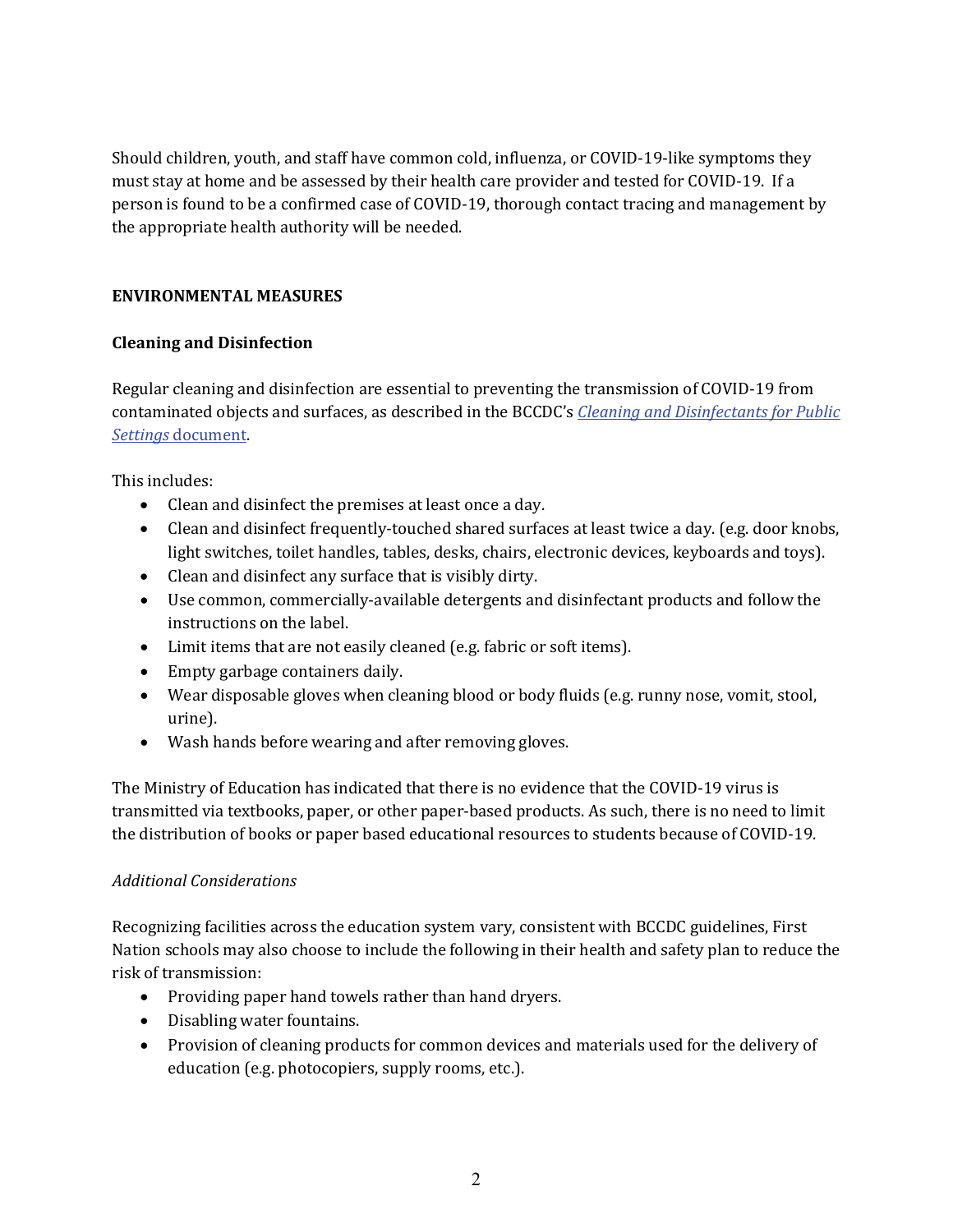#### **ADMINISTRATVE MEASURES**

# **Physical Distancing and Minimizing Physical Contact**

Physical distancing (e.g. maintaining a distance of 2 metres between individuals) is challenging in a K-12 school setting, particularly with younger students. As such, it is reasonable to establish different expectations for varying age levels and activities. For example, younger students should be supported to have minimized physical contact with one another, while older students and adults should seek to maintain a safe physical distance whenever possible.

The following physical distancing strategies should be implemented where possible in the K-12 school setting:

- Avoid close greetings (e.g. hugs, handshakes). Regularly remind students about keeping their hands to themselves.
- Spread people out into different areas:
	- $\circ$  Consider different classroom and learning environment configurations to allow distance between students and adults (e.g. different desk and table formations).
- Organize students into smaller groups that stay together throughout the day.
- Strive to minimize the number of different teacher(s) and educational assistant(s) that interact with groups of students throughout the day (e.g. minimize the amount of mixing between student and different staff in the setting).
- Stagger pick-up and drop-off times (including bussing).
- Stagger recess/snack, lunch, and class transition times to provide a greater amount of space for everyone.
- Take students outside more often.
	- $\circ$  Organize learning activities outside including snack time, place-based learning, and unstructured time.
	- $\circ$  Take activities that involve movement, including those for physical health and education, outside.
	- $\circ$  Reassure students and parents that playgrounds are a safe environment, and encourage appropriate personal hygiene practices before, during, and after outdoor play.
- Incorporate more individual activities or activities that encourage more space between students and staff.
	- o For younger students, adapt group activities to minimize physical contact and reduce shared items.
	- $\circ$  For adolescent students, minimize group activities and avoid activities that require physical contact.
- Manage flow of people in common areas, including hallways.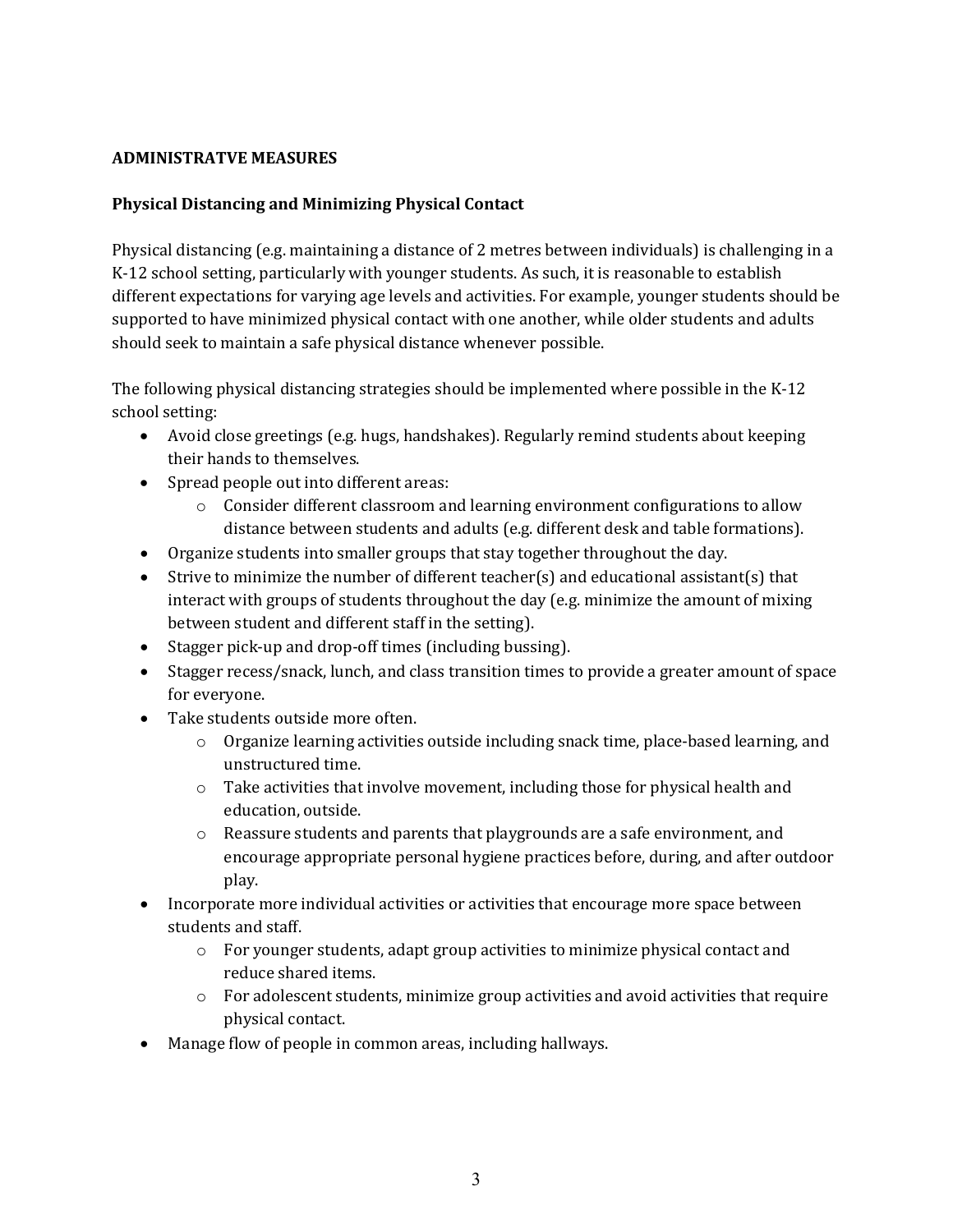- Parents and caregivers and other non-staff adults entering the school should be minimized as much as is practical to do so. They should also be reminded to practice diligent hand hygiene and maintain physical distance when they are in the school.
- Assemblies and other school-wide events should be held virtually to prevent a large number of people from gathering in one space.

# **Student Transportation on Buses**

Consider cleaning and disinfecting buses and vans used for transporting students according to the guidance provided in the BCCDC's *[Cleaning and Disinfectants for Public Settings](http://www.bccdc.ca/Health-Info-Site/Documents/CleaningDisinfecting_PublicSettings.pdf)* document.

Additional measures should be taken, including:

- Encourage private (e.g. parents or caregivers) vehicle use where possible to decrease transportation.
- Consider installing a physical barrier between the driver and passengers (e.g. plexiglass).
- Have students sit in their own seat.
	- o Students should be separated side-to-side and front to back.
	- o Students from the same household can share seats if space is limited.

#### **PERSONAL MEASURES**

#### **Stay Home When Sick**

The following personal measures are very important for preventing the spread of COVID-19.

- All students and staff who have symptoms of COVID-19 OR travelled outside Canada in the last 14 days OR were identified as a close contact of a confirmed case or outbreak should stay home and self-isolate, including children of essential service workers who are ill.
- Parents and caregivers should assess their child daily for symptoms of common cold, influenza, COVID-19, or other infectious respiratory disease before sending them to school.
- Staff should assess themselves daily for symptoms of common cold, influenza, or COVID-19 prior to entering the school.
- School Administrators should ensure school staff are aware of their responsibility to assess themselves daily for symptoms of common cold, influenza, COVID-19 or other infectious respiratory disease prior to entering the school.
- School Administrators should develop a local protocol that:
	- $\circ$  Clearly communicates with parents and caregivers their responsibility to assess their children daily before sending them to school.
	- o Establishes appropriate conduct and process for school drop-off and pick-up.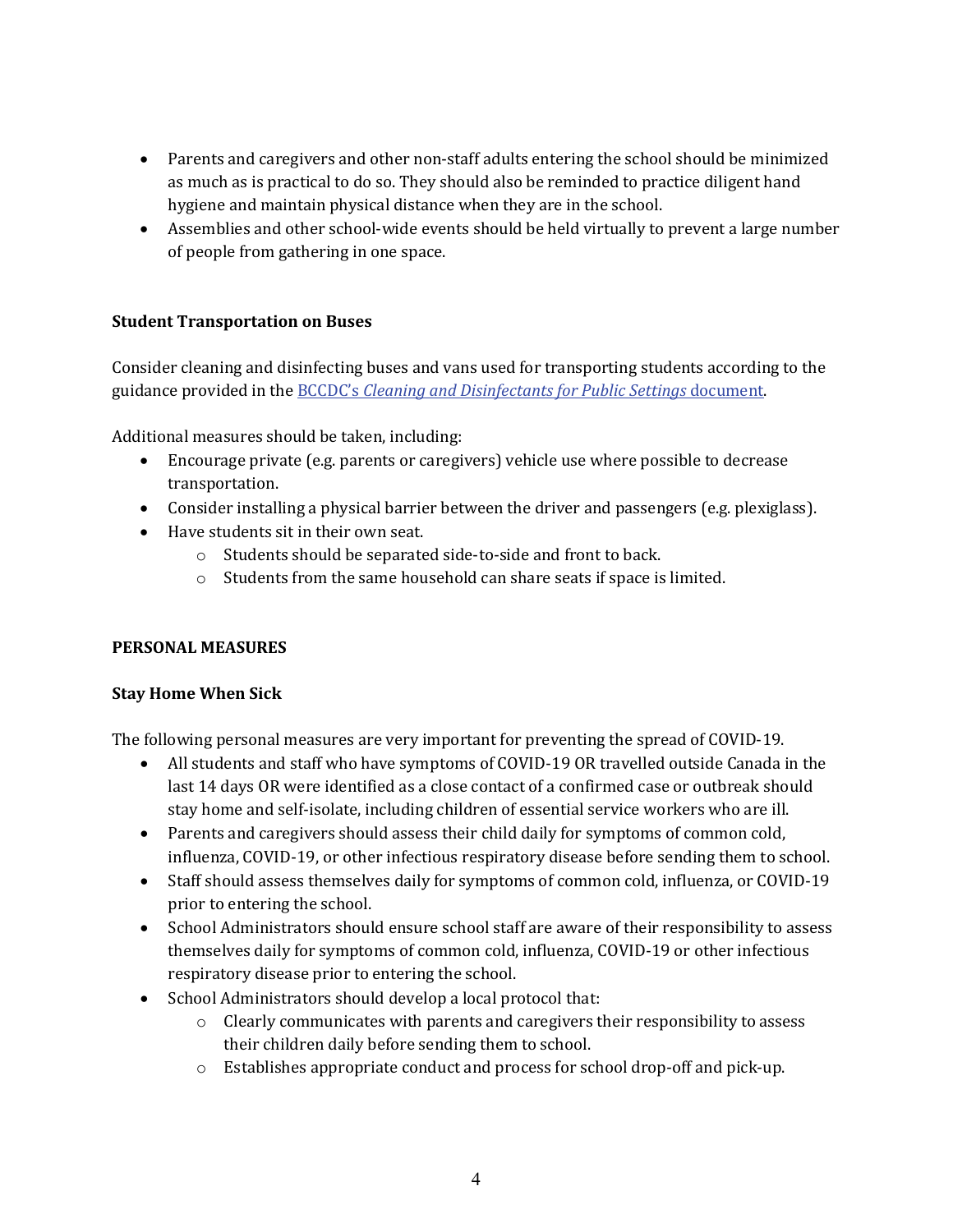- o Establish procedures for students and staff who become sick while at school to be sent home as soon as possible.
- Staff and students who are ill should not be permitted to attend school (note: students and employees should stay home until deemed healthy to return).
- Those unsure of if they or a student should self-isolate should be directed to use the BC [COVID-19 Self-Assessment Tool.](https://covid19.thrive.health/)
	- o If concerned, they can be advised to contact 8-1-1 or the local public health unit to seek further input.
	- $\circ$  They can also be advised to contact a family physician or nurse practitioner to be assessed for COVID-19 and other infectious respiratory diseases.

# **Hand Hygiene**

Rigorous hand washing with plain soap and water is the most effective way to reduce the spread of illness. Both students and staff can pick up and spread germs easily, from objects, surfaces, food, and people. Everyone should practice diligent hand hygiene. Parents and staff can teach and reinforce these practices amongst students.

How to practice diligent hand hygiene:

- Wash hands with plain soap and water for at least 20 seconds. Antibacterial soap is not needed for COVID-19.
- If sinks are not available (e.g. students and staff are outdoors), use alcohol-based hand rub containing at least 60% alcohol.
- If hands are visibly soiled, alcohol-based hand rub may not be effective at eliminating respiratory viruses. Soap and water are preferred when hands are visibly dirty.
- To learn about how to perform hand hygiene, please refer to the BCCDC's hand washing [poster.](http://www.bccdc.ca/Health-Professionals-Site/Documents/COVID19_Handwashing%20Poster_MD%20offices.pdf)

Strategies to ensure diligent hand hygiene:

- Hand hygiene stations should be set up at the school entrance, so everyone can perform hand hygiene when they enter and throughout the day (e.g. placing alcohol-based hand rub dispensers at the front entrance; put up **posters** to promote the importance of regular hand washing).
- Regularly remind staff and students about the importance of diligent hand hygiene.
- Incorporate additional hand hygiene opportunities into the daily schedule.
- Ensure hand washing supplies are well stocked at all times including soap, paper towels and where appropriate, alcohol-based hand rub with a minimum of 60% alcohol.
- Staff should assist younger students with hand hygiene as needed.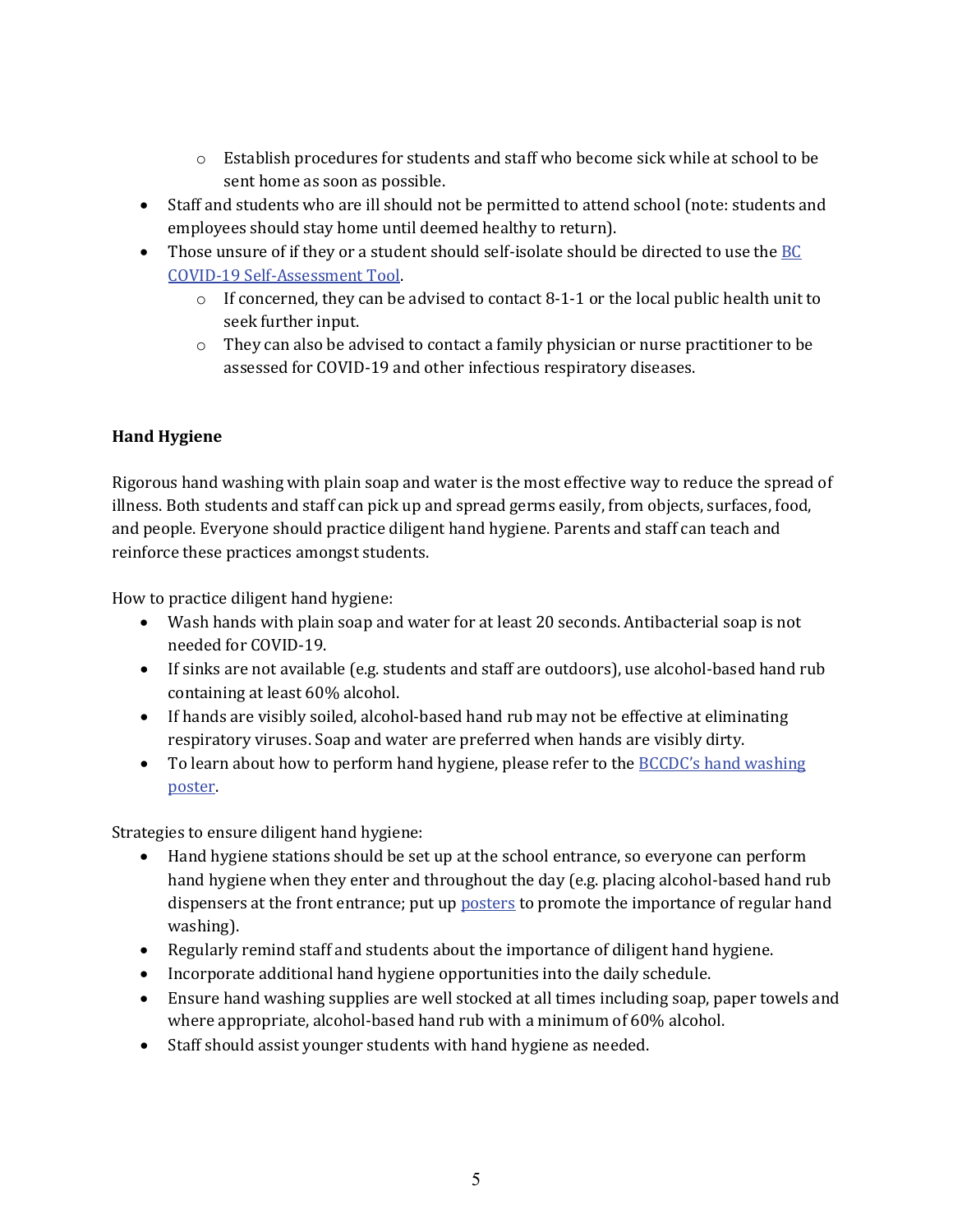# **Respiratory Etiquette**

Students and staff should:

- Cough and sneeze into their elbow sleeve or a tissue. Throw away used tissues and immediately perform hand hygiene.
- Refrain from touching their eyes, nose, or mouth with unwashed hands.
- Refrain from sharing any food, drinks, unwashed utensils, cigarettes, or vaping devices.

The Ministry of Education has communicated that wearing cloth or homemade masks, particularly for children, is not recommended. Wearing cloth or homemade masks is a personal choice and it is important to treat people who choose to wear one with respect. Parents, caregivers, and staff can teach and reinforce these practices amongst students.

# **Personal Protective Equipment**

According to the Ministry's guidelines, Personal Protective Equipment (PPE), such as masks and gloves, are not needed beyond those used by staff as part of regular precautions for the hazards normally encountered in their regular course of work**; however, PPE policies are the discretion of individual First Nations and First Nation schools.** PPE should only be used when all other controls fail (i.e. only used when other control methods cannot reduce the risk to a low enough level).

Managing students with complex behaviours, on a delegated care plan, or experiencing a health emergency may require staff to be in close physical proximity with the student. No additional PPE are required (for reducing COVID-19 transmission) beyond precautions regularly taken or previously identified for the use with a specific student.

#### **Social/Emotional Resources**

The FNESC/FNSA communique[, Mental Health and Resiliency Resources \(May 1, 2020\)](http://www.fnesc.ca/wp/wp-content/uploads/2020/05/PUBLICATION-Mental-Health-and-Resiliency-Supports-2020-05-01b.pdf) includes the following resources for First Nations approaches to nurturing mental health and wellness:

- [KUU-US Crisis Line Society](http://www.kuu-uscrisisline.ca/) operates a 24 hour provincial Indigenous crisis line for Adults/Elders (250-723-4050), Child/Youth (250-723-2040), Toll-free Line (1-800-588- 8717).
- [Coping with COVID-19](https://www.youtube.com/watch?v=VDD6kKTEDp0) and [The Impact of COVID-19 on Mental Health](https://www.youtube.com/watch?v=swGXDmJOMIM) are two short videos featuring Dr. Nel Wieman, Senior Medical Officer, FNHA.
- [Mental Wellness and Cultural Supports Available During the Pandemic](https://www.fnha.ca/Documents/FNHA-COVID-19-Mental-Health-and-Cultural-Supports.pdf) summarizes a variety of resources, including telephone and online supports as well as health benefits relating to mental wellness and counselling.